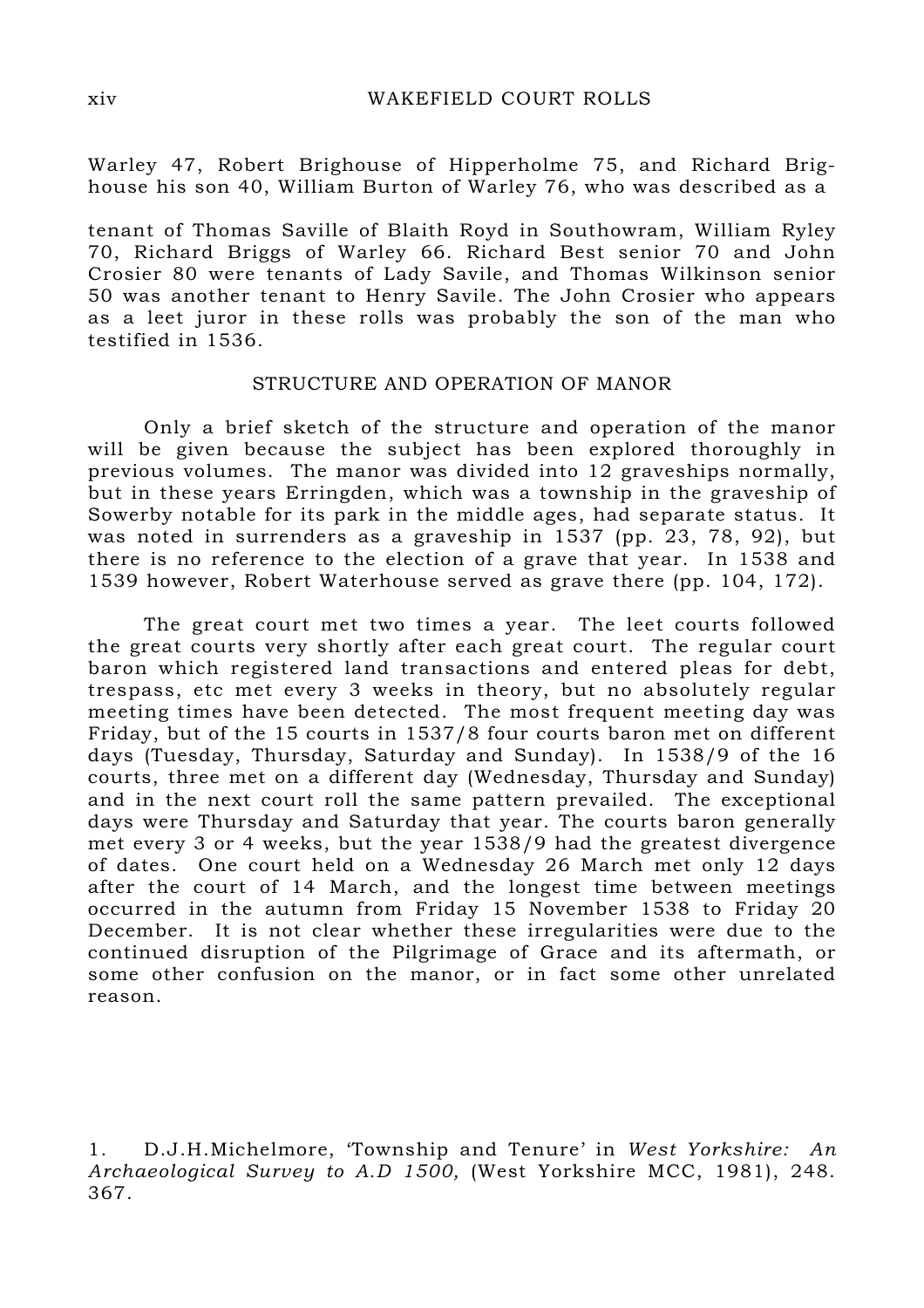The fair copy of the rolls usually contains only the resolution of manorial problems, while the paper drafts contain items which reflect problems peculiar to that year which if rectified promptly would not be engrossed in the fair copy. For example, at the Wakefield tourn in May 1538 the inhabitants of that town complained to the steward and the inquest that three men had taken land between their crofts called the flat, which had always been a highway and a 'sportyng place' for the town inhabitants. They asked that the matter be investigated 'accordyng to right and conscience'. That same tourn also received a complaint by three saddlers of Wakefield, John Abbott, George Pawmer and John Collynson, who complained about others dwelling in the area who were selling items contrary to the King's laws. More specifically these people were not recognised tanners of the town of Wakefield, and they sold to Kendal men who blended material with wool to make cloth 'callyd pawmpillzon cloth' and were trying to sell it as the regular wool cloth licensed to be sold. Since the merchants of Wakefield had recently (October 1533) been accused of flocking wool cloth they must have been quite sensitive on the issue and probably wanted to make sure they would not be blamed for adulterated wool cloth.<sup>1</sup> The same complaint (p. 86) also mentions 'vnlawfull ledder', such as horse hides which had been made into dead stalls, bridles, reins and stirrup leathers and sold without paying the usual customs and tolls of the town. Ten men called 'common Hawkers' were named. Some came from the town and some from places nearby. At the tourn held at Brighouse a few days later, those residents complained to Thomas Savile, whom they addressed erroneously as the steward, that various pains had failed to induce residents to repair a road, and that road 'lett lyttle passe vnto thare grett preiudice and harme of thare bodys and cattells' (p. 95).

 The short item in mirror writing found in the draft copy of the tourn held at Brighouse 24 April 1539 (p. 165) is mysterious. It is the beginning of a note or letter requesting a 'boke called Testament' . Why did some one, the scribe or some official, try to conceal the message? The hand is contemporary, i.e. a sixteenth century secretary hand, and it is tempting to see a connection with the Reformation and a new, English(?) edition of the New Testament. But the use of what appears to be a section of the draft as scratch paper by the scribe does not mean the writing was exactly contemporaneous.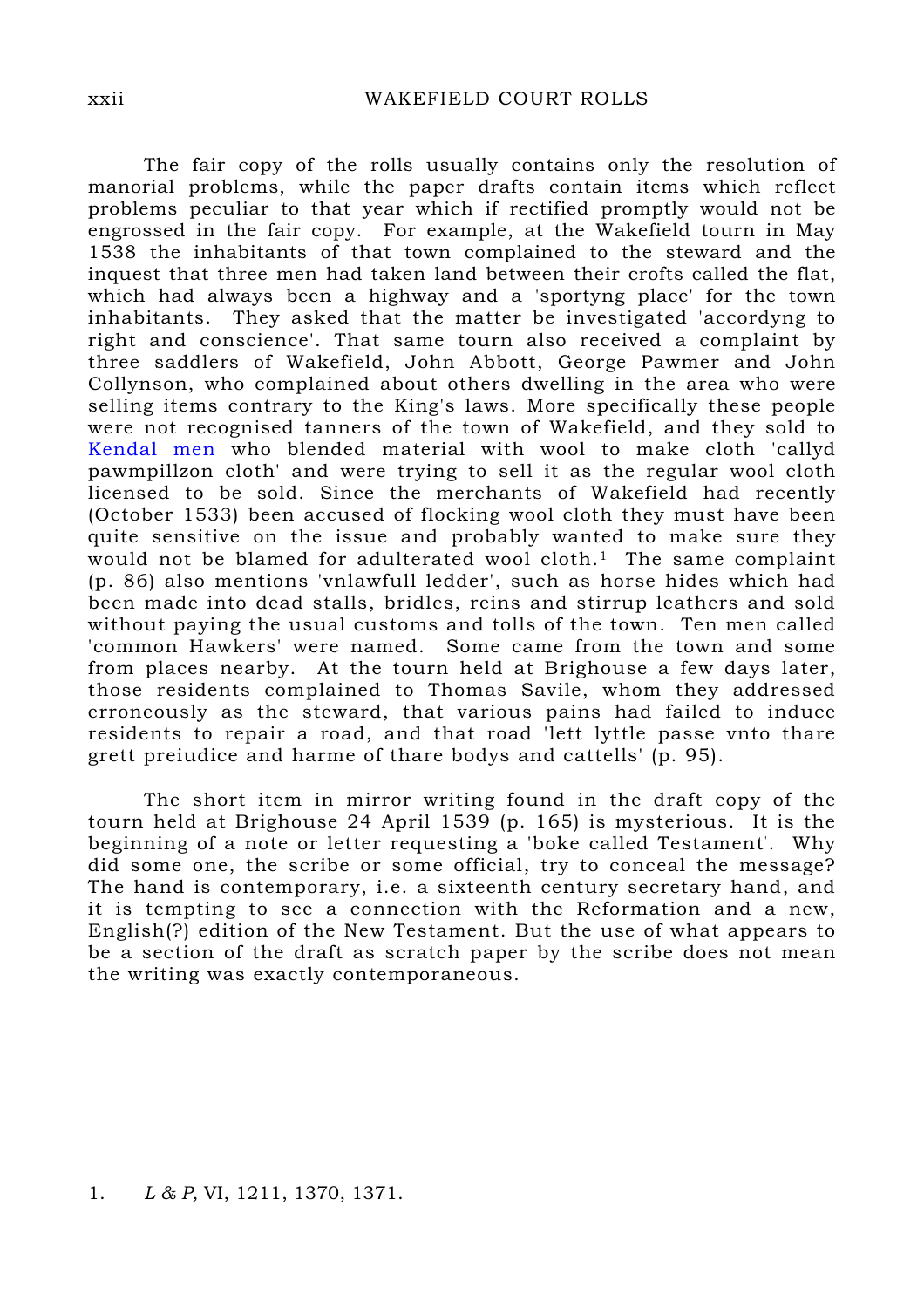## [Membrane 7]

#### Court with tourn held at Brighouse 9 October 1538 ----------

Panel for the tourn: inquisition held there for the tourn on the oaths of Richard Saltonstall, Henry Batt, Henry Sherpe, Godfrey (Galfri) Romesden, Thomas Wodhede, Edward Firthe, John Preestley, John Clay, John Hanson, Robert Brighous, John Fyrthe, William Denton and George Hoile, sworn etc. who said on oath that the township of etc.

Rastrick: the township there presented that Edward Malynson was elected constable this year and sworn.

 Barkisland: the township there presented that Edward Woddehede was elected constable this year and sworn.

 Stainland: the township there presented that William More was elected constable this year and sworn.

 Fixby: the township there presented that William Boterroide was elected constable this year and sworn.

 Walton: the township there presented that John Wodde was elected constable this year and sworn.

 Quarmby: the township there presented that Edward Hoile was elected constable this year and sworn; that James Goddale (4d), Richard Whyttewhams (4d), Edmund Dyson (4d) did not appear at this tourn: amerced 12d; Thomas Hanson (4s) made an affray on Christopher Horesfall and drew his blood by force of arms: amerced 4s.

 Hipperholme: the township there presented that Robert Coke was elected constable this year and sworn.

 Northowram: the township there presented that William Awmbler was elected constable this year and sworn; [bdl 2/13v] that Richard Northend repair a hedge pertaining to a tenement of Richard Jayger before the next tourn, pain 6s 8d.

 Clifton: the township there presented that Robert Scolefeld was elected constable this year and sworn.